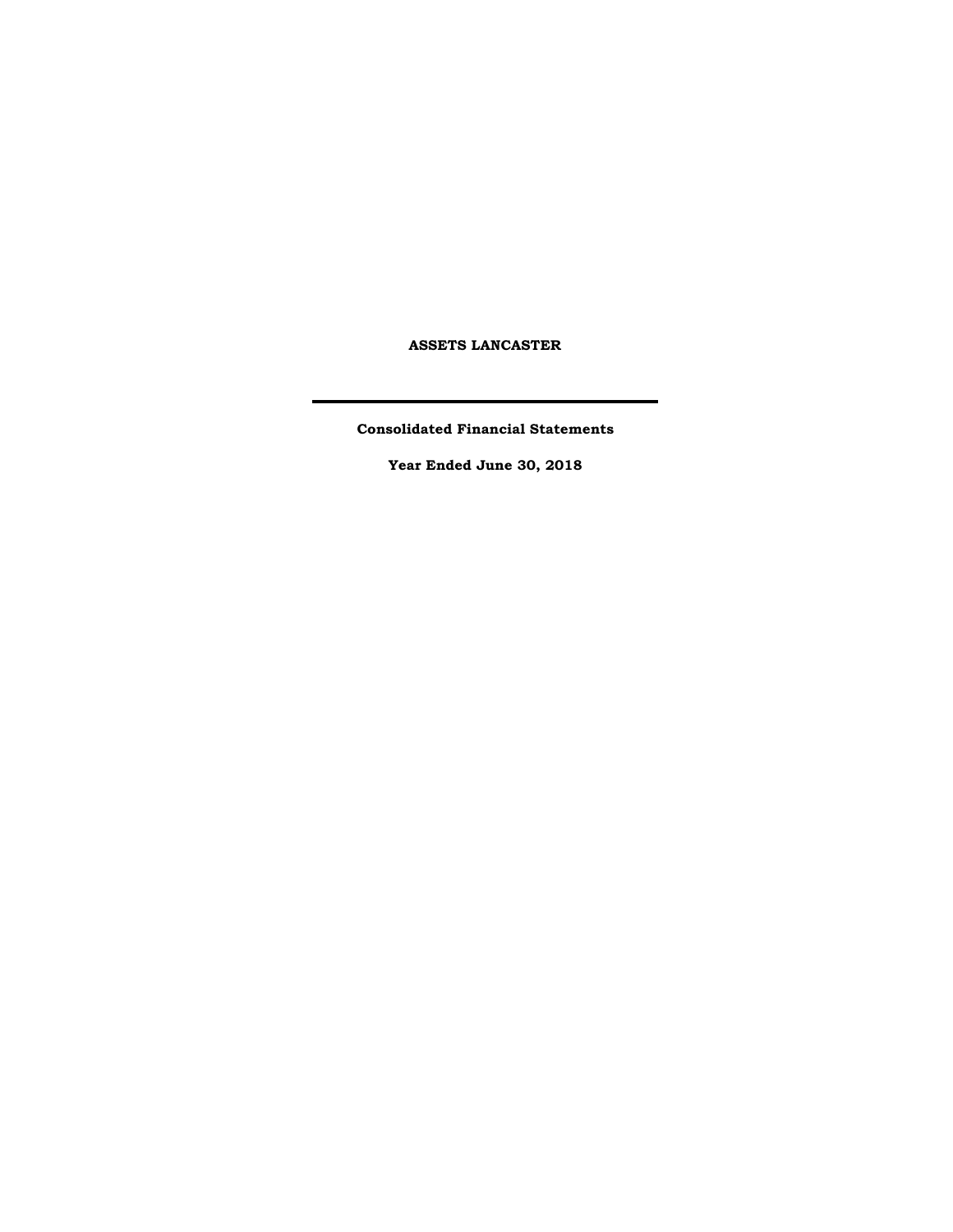# ASSETS LANCASTER CONSOLIDATED FINANCIAL STATEMENTS YEAR ENDED JUNE 30, 2018

# TABLE OF CONTENTS

| Independent Auditors' Report                   |            |
|------------------------------------------------|------------|
| Consolidated Statements of Financial Position  | Pages 4-5  |
| Consolidated Statements of Activities          | Pages 6    |
| Consolidated Statements of Functional Expenses | Page 7     |
| Consolidated Statements of Cash Flows          | Page 8     |
| Notes to Consolidated Financial Statements     | Pages 9-18 |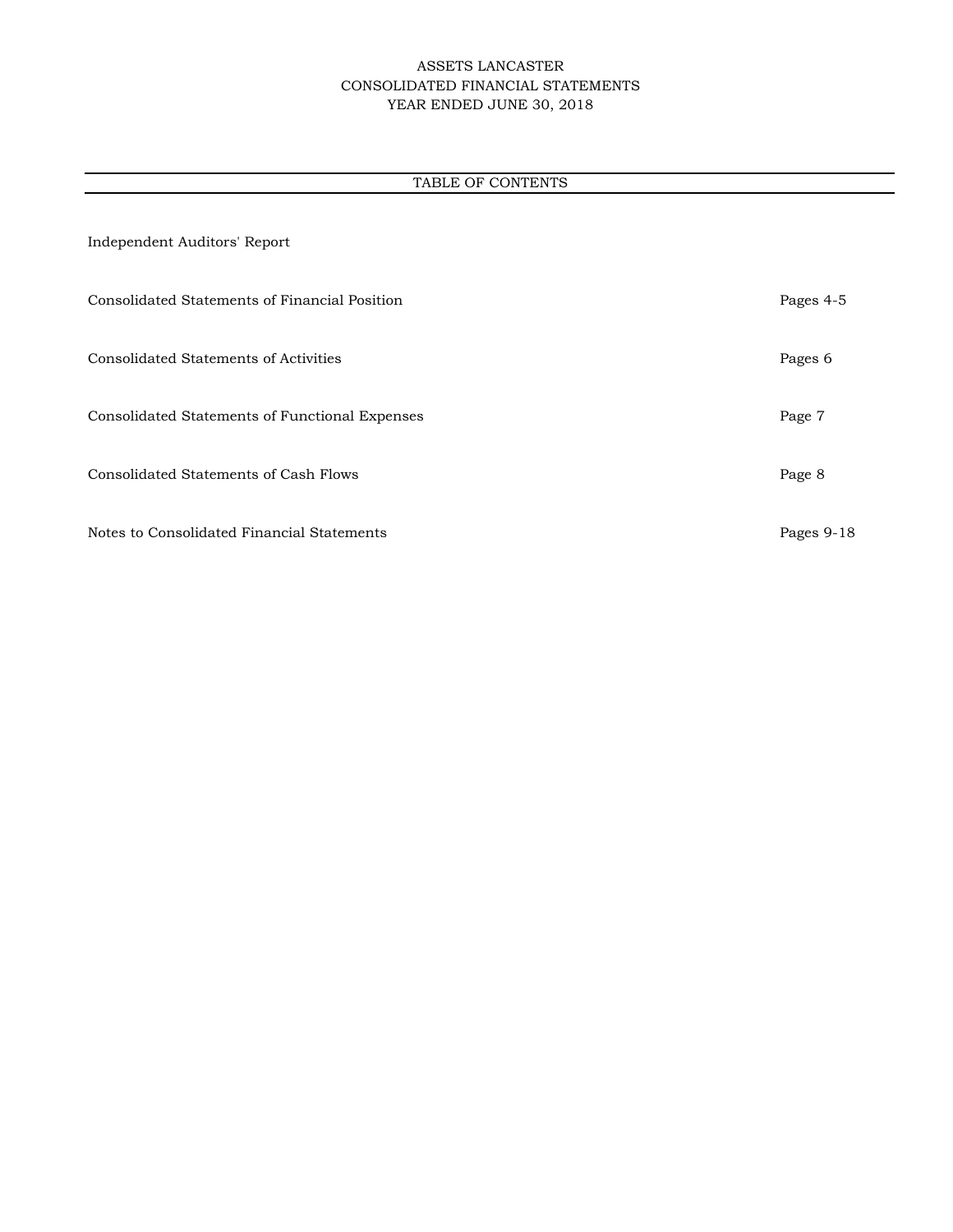CERTIFIED PUBLIC ACCOUNTANTS BUSINESS AND FINANCIAL CONSULTANTS

**BERTZ, HESS & CO., LLP** 

36 EAST KING STREET LANCASTER, PA 17602-2896

(717) 393-0767 FAX: (717) 293-8560 800-522-9967 www.bertzhess.com



# INDEPENDENT AUDITORS' REPORT

To the Board of Directors

ASSETS Lancaster

Lancaster, Pennsylvania

We have audited the accompanying consolidated financial statement of ASSETS Lancaster (a nonprofit organization) and subsidiary, which comprise the consolidated statement of financial position as of June 30, 2018, and the related consolidated statements of activities, functional expenses and cash flows for the year then ended, and the related notes to the consolidated financial statements.

## **Management's Responsibility for the Financial Statements**

Management is responsible for the preparation and fair presentation of these consolidated financial statements in accordance with accounting principles generally accepted in the United States of America; this includes the design, implementation and maintenance of internal control relevant to the preparation and fair presentation of consolidated financial statements that are free from material misstatement, whether due to fraud or error.

### **Auditors' Responsibility**

Our responsibility is to express an opinion on these consolidated financial statements based on our audit. We conducted our audit in accordance with auditing standards generally accepted in the United States of America. Those standards require that we plan and perform the audit to obtain reasonable assurance about whether the consolidated financial statements are free from material misstatement.

An audit involves performing procedures to obtain audit evidence about the amounts and disclosures in the consolidated financial statements. The procedures selected depend on the auditor's judgment, including the assessment of the risks of material misstatement of the consolidated financial statements, whether due to fraud or error. In making those risk assessments, the auditor considers internal control relevant to the entity's preparation and fair presentation of the consolidated financial statements in order to design audit procedures that are appropriate in the circumstances, but not for the purpose of expressing an opinion on the effectiveness of the entity's internal control. Accordingly, we express no such opinion. An audit also includes evaluating the appropriateness of accounting policies used and the reasonableness of significant accounting estimates made by management, as well as evaluating the overall presentation of the consolidated financial statements.

We believe that the audit evidence we have obtained is sufficient and appropriate to provide a basis for our audit opinion.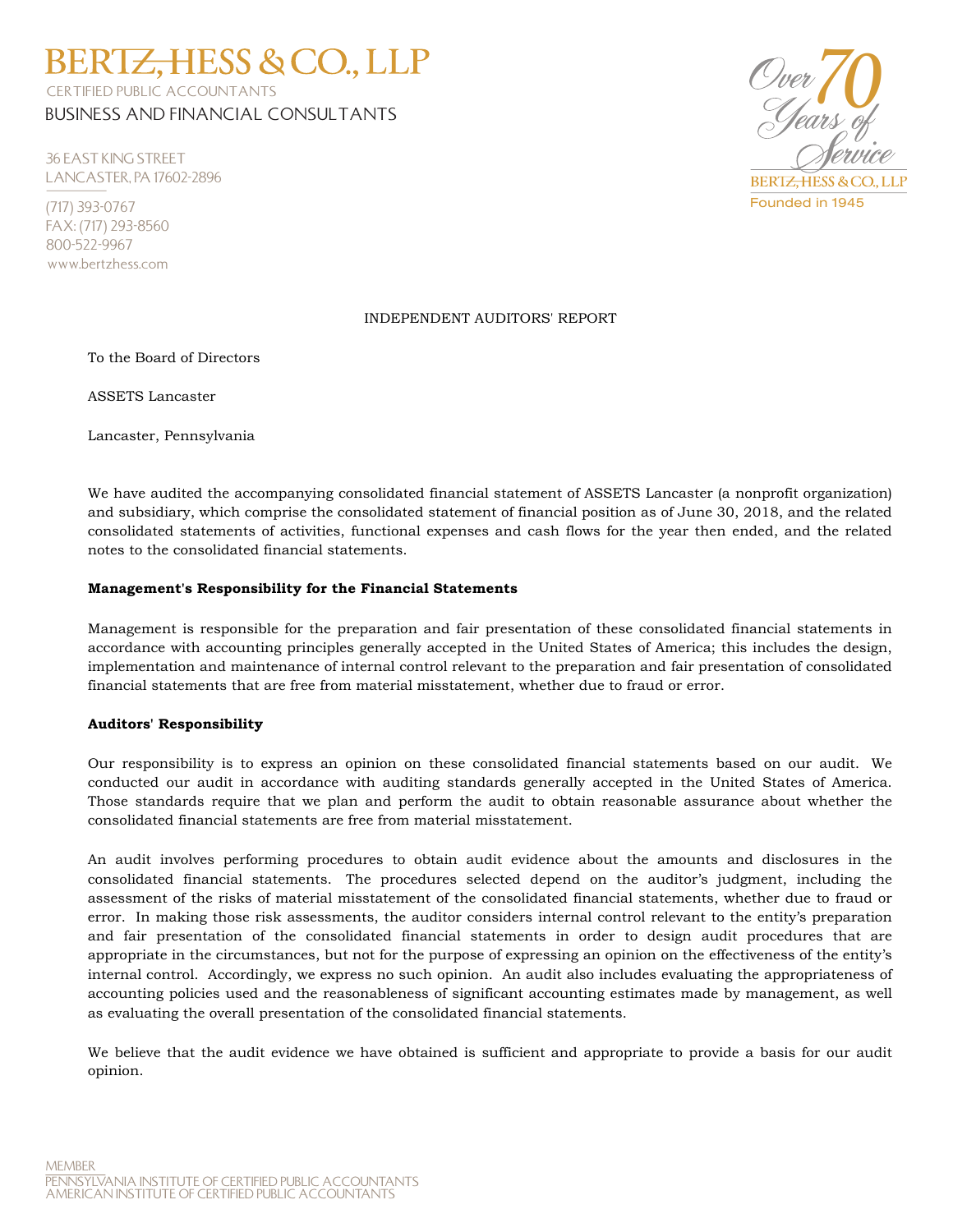To the Board of Directors Assets Lancaster Lancaster, Pennsylvania

### **Opinion**

In our opinion, the consolidated financial statements referred to above present fairly, in all material respects, the financial position of ASSETS Lancaster and subsidiary as of June 30, 2018, and the changes in their net assets and their cash flows for the year then ended in accordance with accounting principles generally accepted in the United States of America.

#### **Report on Summarized Comparative Information**

We have previously audited ASSETS Lancaster and subsidiary's consolidated 2017 financial statements and expressed an unmodified audit opinion on those audited consolidated financial statements in our report dated December 18, 2017. In our opinion, the summarized comparative information presented herein as of and for the year ended June 30, 2017 is consistent, in all material respects, with the audited consolidated financial statements from which it has been derived.

*Bertz, Hess & Co., LLP*

BERTZ, HESS & CO., LLP Lancaster, Pennsylvania January 15, 2019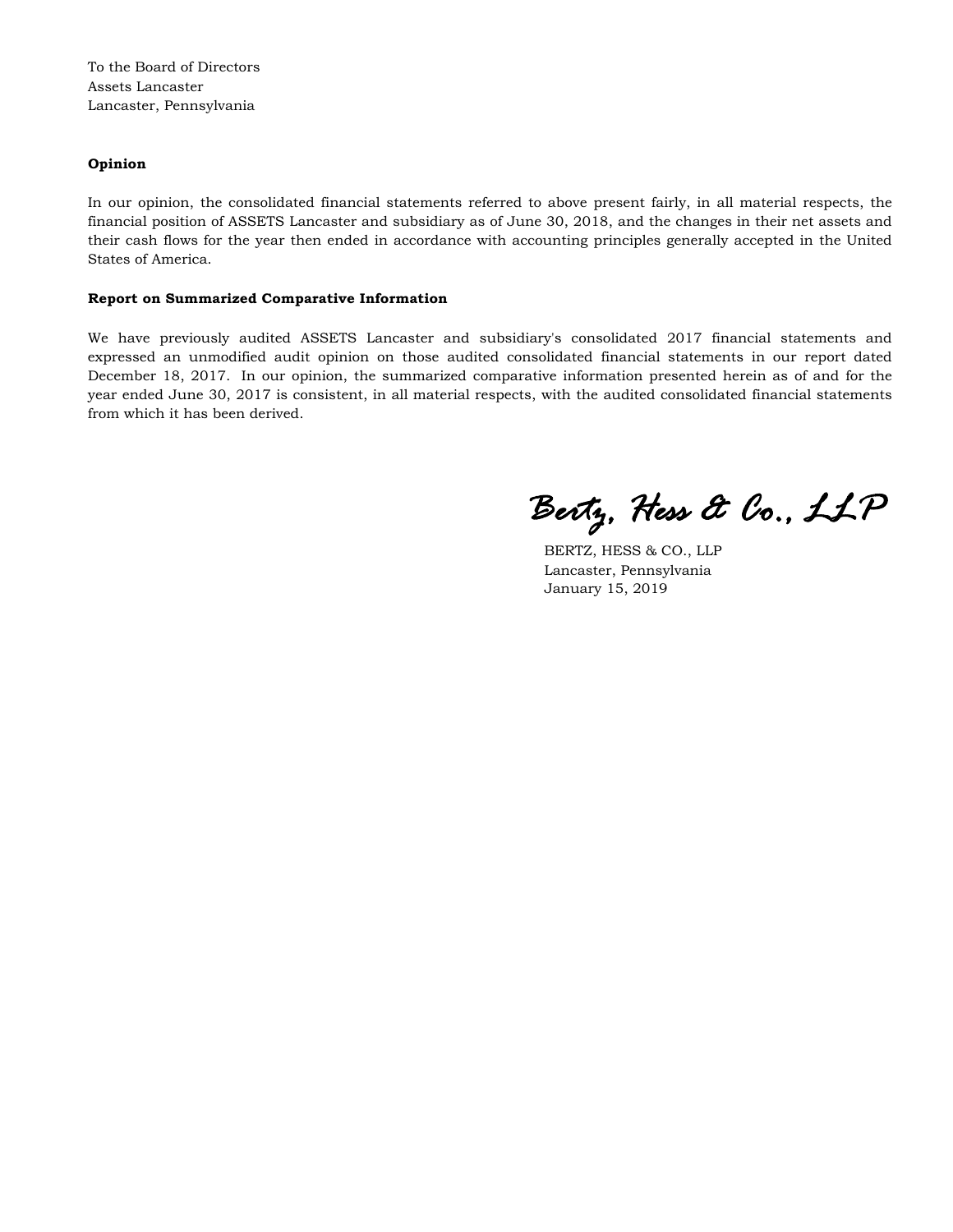## ASSETS LANCASTER CONSOLIDATED STATEMENTS OF FINANCIAL POSITION JUNE 30, 2018 AND 2017

| <b>ASSETS</b>                                                    | 2018          | 2017            |
|------------------------------------------------------------------|---------------|-----------------|
|                                                                  |               |                 |
| <b>CURRENT ASSETS</b>                                            |               |                 |
| Cash                                                             | \$<br>437,008 | \$<br>256,681   |
| Accounts receivable                                              | 26,488        | 8,644           |
| Notes receivable, microloans (net of allowance for uncollectible |               |                 |
| accounts of \$9,500 and \$4,600 for 2018 and 2017, respectively) | 38,910        | 30,755          |
| Interest receivable                                              |               | 10,997          |
| Unconditional promises to give                                   | 22,001        | 147,001         |
| Prepaid expenses                                                 | 6,222         | 2,063           |
|                                                                  |               |                 |
| <b>Total Current Assets</b>                                      | 530,629       | 456,141         |
|                                                                  |               |                 |
| PROPERTY AND EQUIPMENT, At Cost                                  |               |                 |
| Office furniture                                                 | 31,606        | 30,485          |
| Computer equipment                                               | 51,741        | 44,364          |
| Less accumulated depreciation                                    | (41, 519)     | (29, 997)       |
|                                                                  |               |                 |
| Net Property and Equipment                                       | 41,828        | 44,852          |
|                                                                  |               |                 |
| <b>OTHER ASSETS</b>                                              |               |                 |
| Notes receivable, microloans, long-term                          | 47,708        |                 |
| Note receivable, program development                             |               | 541,000         |
|                                                                  |               |                 |
| <b>TOTAL ASSETS</b>                                              | \$<br>620,165 | \$<br>1,041,993 |
|                                                                  |               |                 |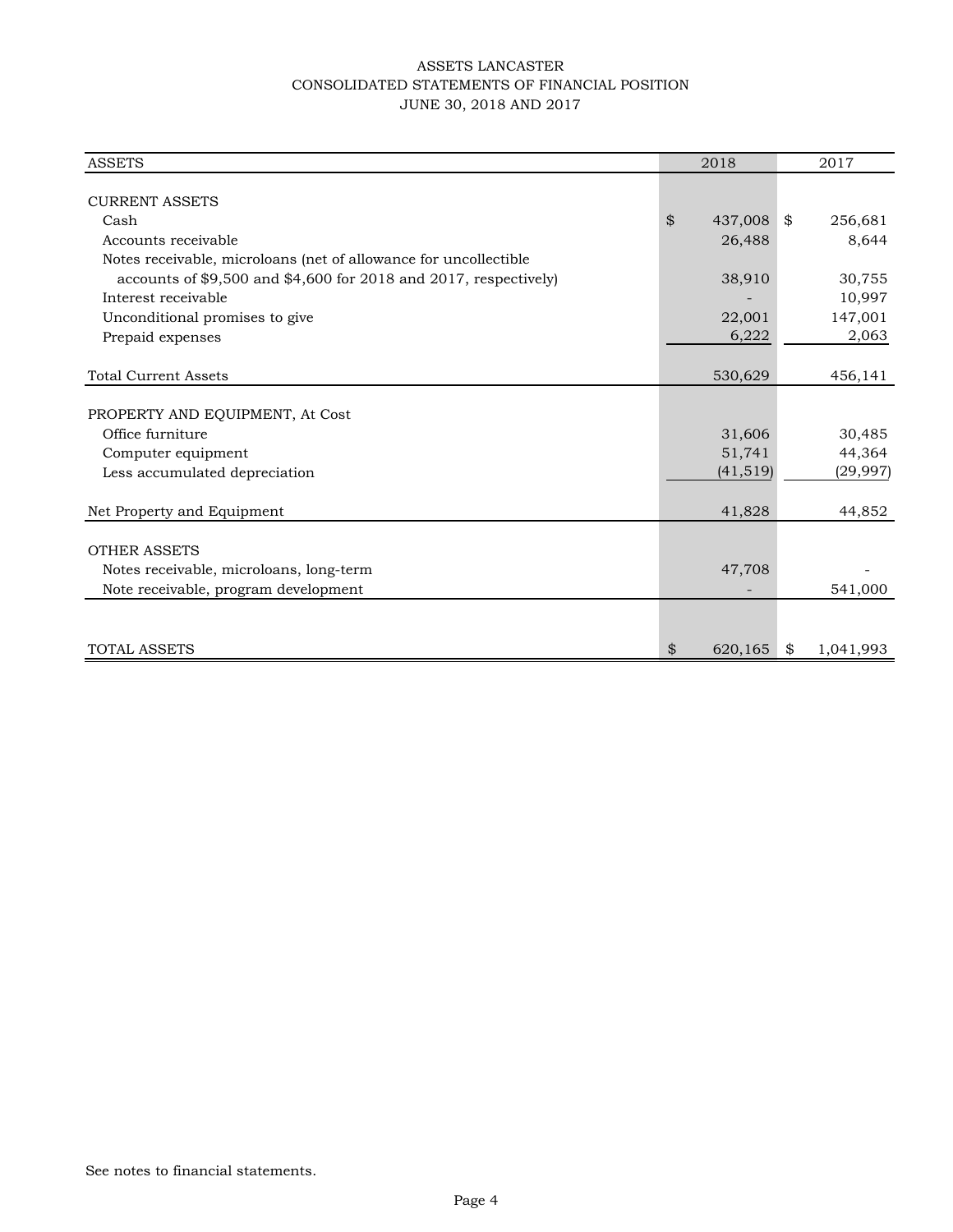| <b>LIABILITIES AND NET ASSETS</b> | 2018          | 2017            |  |
|-----------------------------------|---------------|-----------------|--|
|                                   |               |                 |  |
| <b>CURRENT LIABILITIES</b>        |               |                 |  |
| Notes payable                     | \$<br>44,830  | \$<br>64,991    |  |
| Line of credit                    |               | 67,000          |  |
| Accounts payable                  | 33,251        | 27,736          |  |
| Escrow payable                    | 1,909         | 3,373           |  |
| Accrued payroll                   | 25,423        | 24,082          |  |
| Compensated absences              | 13,465        | 12,030          |  |
|                                   |               |                 |  |
| <b>Total Current Liabilities</b>  | 118,878       | 199,212         |  |
|                                   |               |                 |  |
| LONG TERM LIABILTIES              |               |                 |  |
| Notes payable                     | 130,693       | 39,699          |  |
|                                   |               |                 |  |
| TOTAL LIABILITIES                 | 249,571       | 238,911         |  |
|                                   |               |                 |  |
| <b>NET ASSETS</b>                 |               |                 |  |
| Unrestricted                      | (48, 705)     | 497,288         |  |
| Temporarily restricted            | 419,299       | 305,794         |  |
|                                   |               |                 |  |
| TOTAL NET ASSETS                  | 370,594       | 803,082         |  |
|                                   |               |                 |  |
|                                   |               |                 |  |
|                                   |               |                 |  |
| TOTAL LIABILITIES AND NET ASSETS  | \$<br>620,165 | \$<br>1,041,993 |  |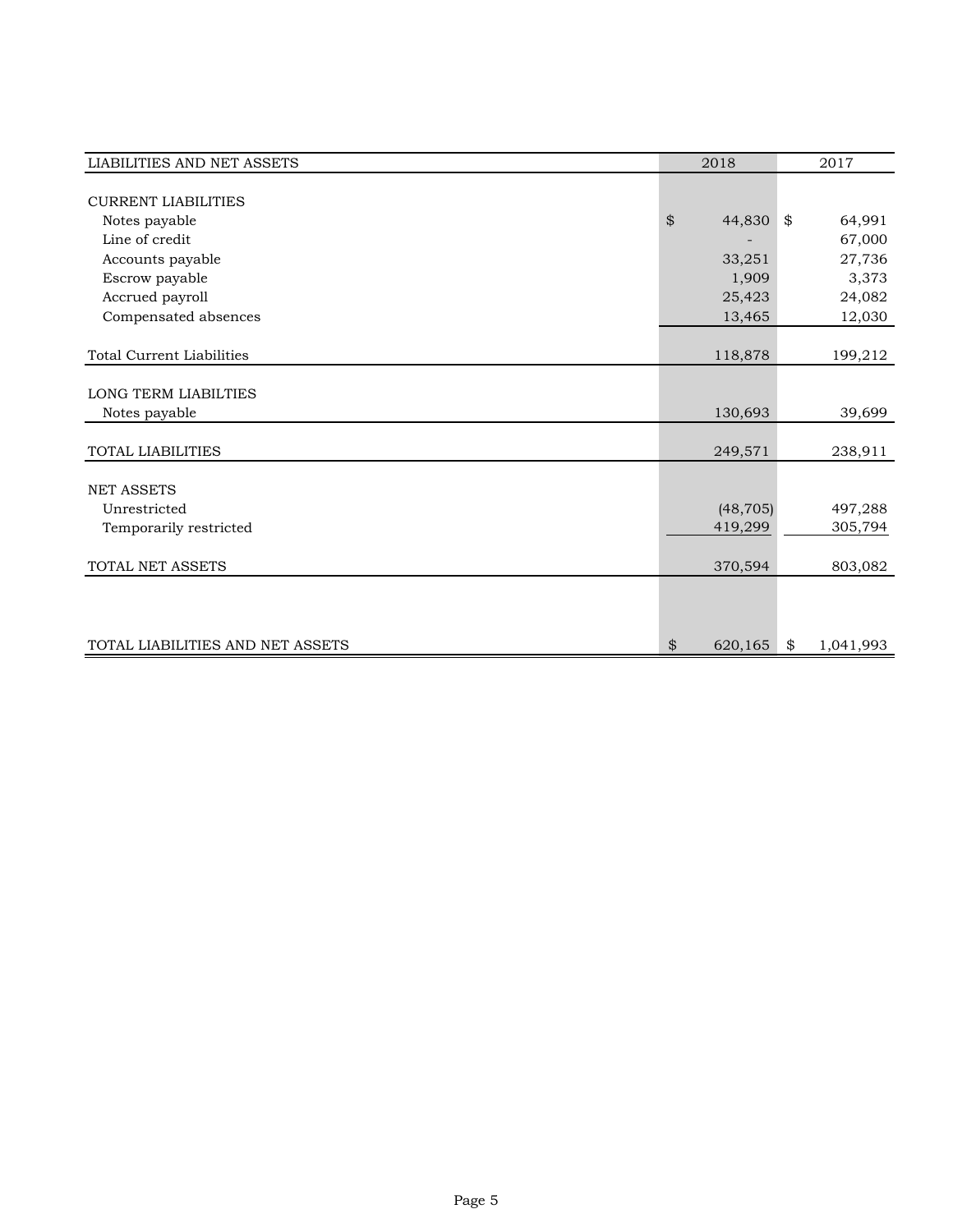## ASSETS LANCASTER CONSOLIDATED STATEMENTS OF ACTIVITIES FOR YEAR ENDED JUNE 30, 2018 WITH SUMMARIZED COMPARATIVE TOTALS FOR 2017

|                                       |                      | Temporarily   |                                        | 2018            | 2017          |
|---------------------------------------|----------------------|---------------|----------------------------------------|-----------------|---------------|
|                                       | Unrestricted         | Restricted    |                                        | Totals          | Totals        |
| PUBLIC SUPPORT AND OTHER INCOME       |                      |               |                                        |                 |               |
| Government Grants                     |                      |               |                                        |                 |               |
| City grants                           | \$<br>5,000          | \$            | \$                                     | 5,000           | \$<br>5,000   |
| Federal grants                        | 302,303              | 280,928       |                                        | 583,231         | 150,000       |
| Contributions and Other Grants        |                      |               |                                        |                 |               |
| Foundation grants                     | 147,846              | 23,404        |                                        | 171,250         | 461,600       |
| Corporate contributions               | 177,774              |               |                                        | 177,774         | 84,173        |
| Individual contributions              | 143,325              |               |                                        | 143,325         | 100,992       |
| Other Income                          |                      |               |                                        |                 |               |
| Program income                        | 314,107              |               |                                        | 314,107         | 15,090        |
| Interest income                       | 4,372                |               |                                        | 4,372           | 9,684         |
| Miscellaneous income                  | 90                   |               |                                        | 90              | 372           |
|                                       |                      |               |                                        |                 |               |
| Total Public Support and Other Income | 1,094,817            | 304,332       |                                        | 1,399,149       | 826,911       |
|                                       |                      |               |                                        |                 |               |
| <b>EXPENSES</b>                       |                      |               |                                        |                 |               |
| Program services                      | 1,031,575            |               |                                        | 1,031,575       | 601,687       |
| Management and general                | 155,643              |               |                                        | 155,643         | 129,795       |
| Fundraising                           | 92,422               |               |                                        | 92,422          | 73,213        |
| <b>Total Expenses</b>                 | 1,279,640            |               |                                        | 1,279,640       | 804,695       |
|                                       |                      |               |                                        |                 |               |
| TOTAL PUBLIC SUPPORT AND OTHER        |                      |               |                                        |                 |               |
| INCOME IN EXCESS (DEFICIENCY)         |                      |               |                                        |                 |               |
| OF EXPENSES                           | (184, 823)           | 304,332       |                                        | 119,509         | 22,216        |
|                                       |                      |               |                                        |                 |               |
| OTHER CHANGES IN NET ASSETS           |                      |               |                                        |                 |               |
| Impairment loss (Note 6)              | (551, 997)           |               |                                        | (551, 997)      |               |
| Net assets released from restrictions | 190,827              | (190, 827)    |                                        |                 |               |
| CHANGE IN NET ASSETS                  | \$<br>$(545,993)$ \$ | 113,505       | $\boldsymbol{\boldsymbol{\hat{\psi}}}$ | $(432, 488)$ \$ | 22,216        |
|                                       |                      |               |                                        |                 |               |
|                                       |                      |               |                                        |                 |               |
| NET ASSETS, BEGINNING                 | \$<br>497,288        | \$<br>305,794 | $\boldsymbol{\mathcal{L}}$             | 803,082         | 780,866       |
| Change in Net Assets                  | (545, 993)           | 113,505       |                                        | (432, 488)      | 22,216        |
|                                       |                      |               |                                        |                 |               |
| NET ASSETS, ENDING                    | \$<br>$(48, 705)$ \$ | 419,299       | \$                                     | 370,594         | \$<br>803,082 |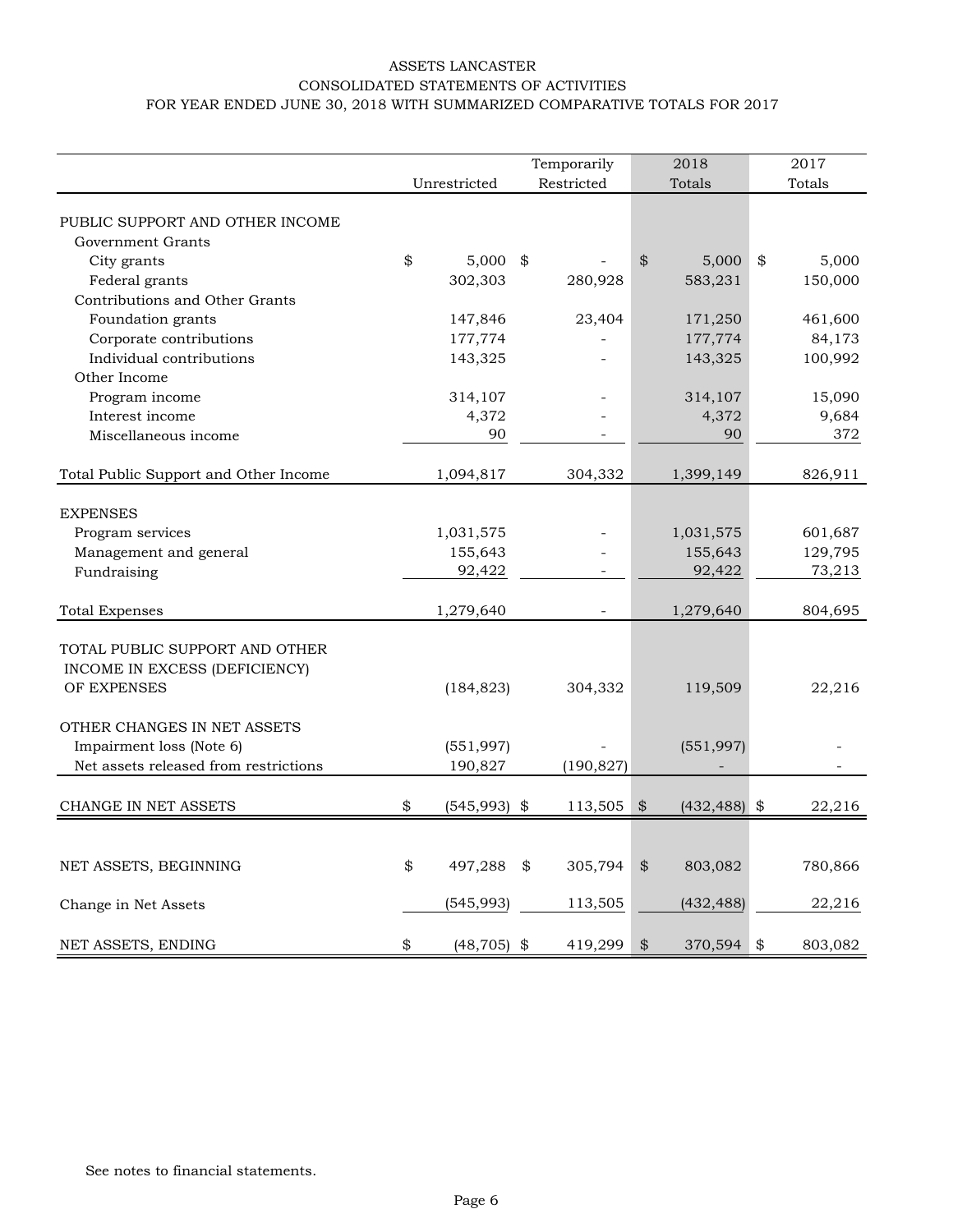# ASSETS LANCASTER CONSOLIDATED STATEMENTS OF FUNCTIONAL EXPENSES YEAR ENDED JUNE 30, 2018 WITH SUMMARIZED COMPARATIVE TOTALS FOR 2017

|                               | Program         | Management    |              |                            | 2018      | 2017          |
|-------------------------------|-----------------|---------------|--------------|----------------------------|-----------|---------------|
|                               | Services        | and General   | Fundraising  |                            | Totals    | Totals        |
|                               |                 |               |              |                            |           |               |
| Wages                         | \$<br>482,895   | \$<br>97,908  | \$<br>48,954 | $\boldsymbol{\mathcal{L}}$ | 629,758   | \$<br>381,396 |
| Health insurance              | 32,710          | 9,346         | 4,673        |                            | 46,729    | 38,238        |
| Payroll taxes                 | 45,540          | 8,232         | 4,116        |                            | 57,887    | 40,187        |
| Retirement plan contributions | 6,226           | 1,779         | 889          |                            | 8,894     | 8,066         |
| Contract labor                | 56,350          |               |              |                            | 56,350    |               |
| Staff development and travel  | 33,484          | 9,567         | 4,784        |                            | 47,835    | 44,013        |
| Depreciation                  |                 | 11,522        |              |                            | 11,522    | 8,068         |
| Bad debt expense              | 5,789           |               |              |                            | 5,789     | 4,748         |
| Interest expense              | 3,818           |               |              |                            | 3,818     | 600           |
| Repairs and maintenance       | 9,806           |               | 2,451        |                            | 12,257    | 4,129         |
| Insurance                     | 15,194          | 4,341         | 2,171        |                            | 21,706    | 12,860        |
| Rent                          | 75              | 22            | 11           |                            | 108       | 10,194        |
| Telephone                     | 2,232           | 638           | 319          |                            | 3,189     | 2,938         |
| Utilities                     | 14,150          | 4,043         | 2,021        |                            | 20,214    | 2,846         |
| Program expenses              | 77,014          |               |              |                            | 77,014    | 47,448        |
| Program development           | 54,390          |               | 16,746       |                            | 71,136    | 47,761        |
| Miscellaneous                 |                 |               | 184          |                            | 184       | 597           |
| Office expense                | 31,603          |               | 981          |                            | 32,584    | 17,188        |
| Postage                       | 1,918           |               |              |                            | 1,918     | 680           |
| Professional fees             | 23,707          | 6,774         | 3,387        |                            | 33,868    | 62,823        |
| Consulting                    | 129,527         |               |              |                            | 129,527   | 64,844        |
| Administrative expenses       | 3,125           | 893           | 446          |                            | 4,464     | 2,157         |
| Registration and memberships  | 2,022           | 578           | 289          |                            | 2,889     | 2,914         |
|                               |                 |               |              |                            |           |               |
| <b>Total Expenses</b>         | \$<br>1,031,575 | \$<br>155,643 | \$<br>92,422 | \$                         | 1,279,640 | \$<br>804,695 |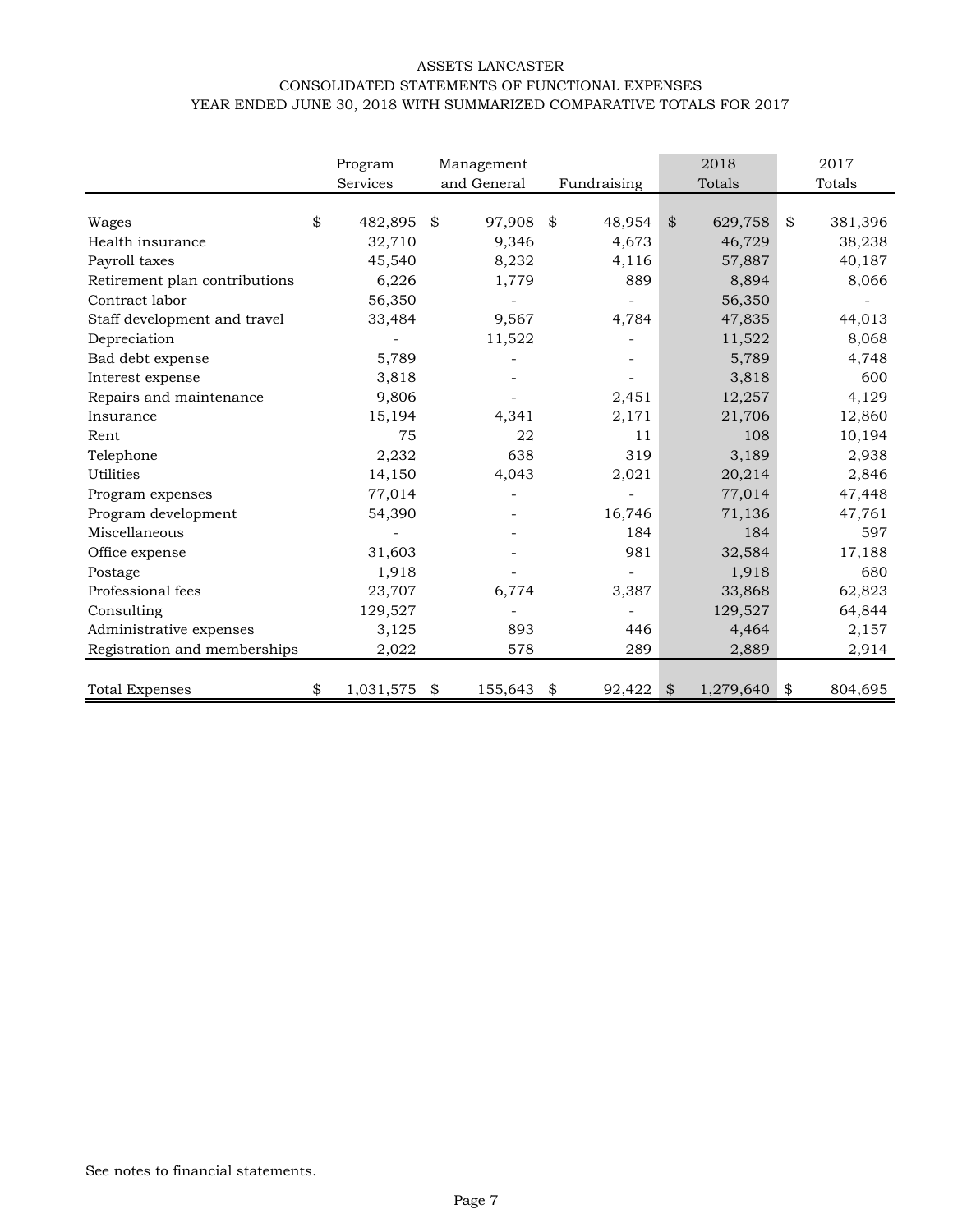## ASSETS LANCASTER CONSOLIDATED STATEMENTS OF CASH FLOWS FOR YEARS ENDED JUNE 30, 2018 AND 2017

|                                                                  | 2018                  | 2017          |
|------------------------------------------------------------------|-----------------------|---------------|
| CASH FLOWS FROM OPERATING ACTIVITIES                             |                       |               |
| Change in net assets                                             | \$<br>$(432, 488)$ \$ | 22,216        |
| Adjustments to reconcile change in net assets to                 |                       |               |
| cash provided (used) by operating activities:                    |                       |               |
| Depreciation and amortization                                    | 11,522                | 8,068         |
| Impairment loss                                                  | 551,997               |               |
| (Increase) decrease in:                                          |                       |               |
| Accounts receivable                                              | (17, 844)             | (8,644)       |
| Notes receivable, microloans (net of allowance for uncollectible |                       |               |
| accounts)                                                        | (55, 863)             | (7, 322)      |
| Interest receivable                                              |                       | (6, 745)      |
| Unconditional promises to give                                   | 125,000               | (122,001)     |
| Prepaid expenses                                                 | (4, 159)              | (2,063)       |
| Increase (decrease) in:                                          |                       |               |
| Accounts payable                                                 | 5,515                 | 11,094        |
| Escrow payable                                                   | (1, 464)              | (2, 198)      |
| Accrued payroll                                                  | 1,341                 | 9,826         |
| Compensated absences                                             | 1,435                 | (4, 108)      |
|                                                                  |                       |               |
| Cash Provided (Used) by Operating Activities                     | 184,992               | (101, 877)    |
| CASH FLOWS FROM INVESTING ACTIVITIES                             |                       |               |
| Purchases of property and equipment                              | (8, 498)              | (30,096)      |
| CASH FLOWS FROM FINANCING ACTIVITIES                             |                       |               |
| Borrowings (repayments) on line of credit, net                   | (67,000)              | 67,000        |
| Payments on long-term debt                                       | (40, 417)             |               |
| Proceeeds from long-term debt                                    | 111,250               | 43,750        |
|                                                                  |                       |               |
| Cash Provided by Financing Activities                            | 3,833                 | 110,750       |
| NET INCREASE (DECREASE) IN CASH                                  | 180,327               | (21, 223)     |
| Cash at Beginning of Year                                        | 256,681               | 277,904       |
| Cash at End of Year                                              | \$<br>437,008         | \$<br>256,681 |
|                                                                  |                       |               |
| SCHEDULE OF SUPPLEMENTAL CASH FLOW INFORMATION                   |                       |               |
| Cash paid during the year for interest                           | \$<br>3,818 \$        | 1,567         |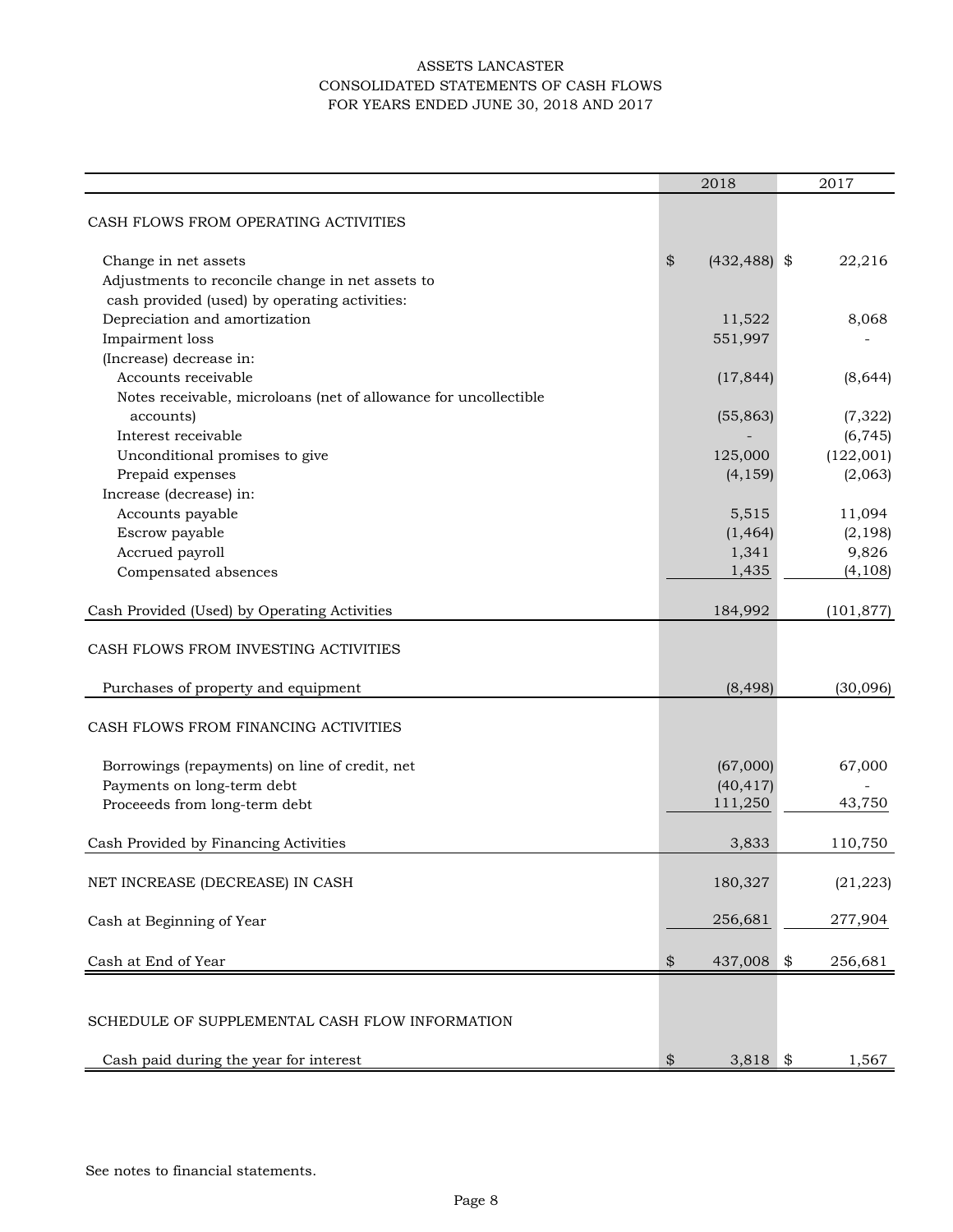#### NOTE 1: ORGANIZATION DATA

ASSETS Lancaster (the "Organization") is a nonprofit organization whose purpose is to create economic opportunity and cultivate entrepreneurial leadership to alleviate poverty and build vibrant, sustainable communities. The Organization does this by providing business development services including training, mentoring, technical assistance and lending to underrepresented entrepreneurs and social enterprises in South Central Pennsylvania, with a focus on Lancaster County and Lancaster City. The Organization was incorporated as a Pennsylvania not-for-profit corporation in October 1995.

#### NOTE 2: SUMMARY OF SIGNIFICANT ACCOUNTING POLICIES

### Basis of Accounting

The accompanying consolidated financial statements have been prepared using the accrual basis of accounting in accordance with accounting principles generally accepted in the United States of America ("U.S. GAAP"). Accordingly, revenue is recognized when earned and expenses are recognized when incurred.

### Comparative Financial Information

The financial statements include certain prior-year summarized comparative information in total but not by net asset class. Such information does not include sufficient detail to constitute a presentation in conformity with accounting principles generally accepted in the United States of America. Accordingly, such information should be read in conjunction with the Organization's financial statements for the year ended June 30, 2017, from which the summarized information was derived.

## Principles of Consolidation

The consolidated financial statements of ASSETS Lancaster and subsidiary include the accounts of ASSETS Lancaster and its wholly owned subsidiary Lancaster Works at ASSETS, LLC. ASSETS Lancaster and its subsidiary entity are referred to collectively as the "Organization." All significant financial activity between ASSETS Lancaster and its wholly owned subsidiary is eliminated in the preparation of the consolidated financial statements.

### Financial Statement Presentation

The Organization reports information regarding its financial position and activities according to three classes of net assets as follows:

#### Unrestricted Net Assets

Unrestricted net assets are not subject to donor-imposed stipulations. Unrestricted net assets may be designated for specific purposes by action of the Board of Directors or may otherwise be limited by contractual agreements with outside parties.

#### Temporarily Restricted Net Assets

The use of temporarily restricted net assets is subject to donor-imposed stipulations that can be fulfilled by actions of the Organization pursuant to those stipulations or that expire by the passage of time.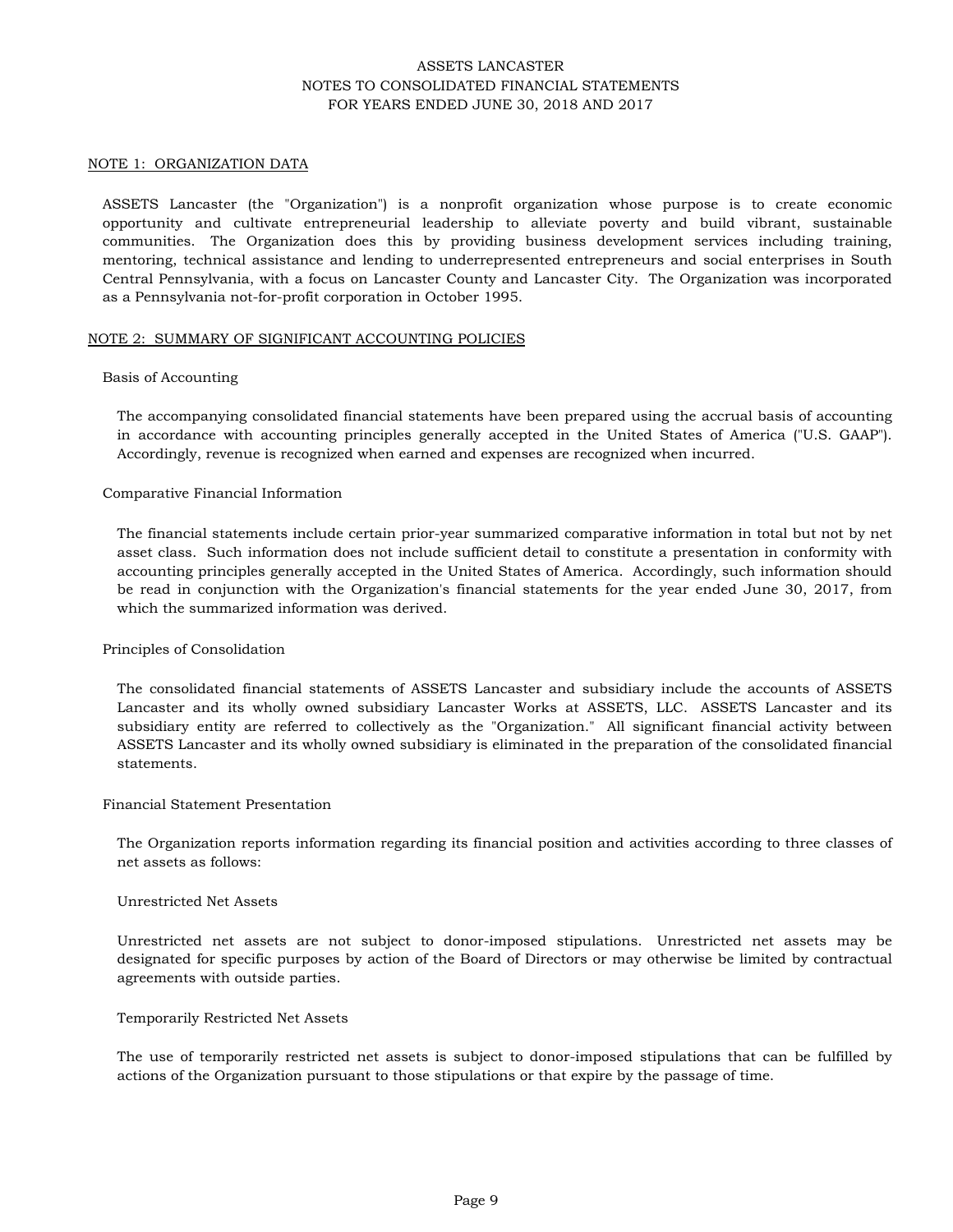#### NOTE 2: SUMMARY OF SIGNIFICANT ACCOUNTING POLICIES (Continued)

### Permanently Restricted Net Assets

Permanently restricted net assets are subject to donor-imposed stipulations that they be maintained permanently by the Organization. Generally, the donors of these assets permit the Organization to use all or part of the income on these assets. There were no permanently restricted net assets as of June 30, 2018 and 2017.

Revenues are reported as increases in unrestricted net assets unless they are restricted by donor-imposed stipulations. Expenses are generally reported as decreases in unrestricted net assets. Satisfaction of donorimposed stipulations that simultaneously increase unrestricted net assets and decrease temporarily restricted net assets are reported as reclassifications. Temporarily restricted revenue received and expended during the same fiscal year is recorded as unrestricted revenue and expense in the consolidated statement of activities.

#### Use of Estimates

The preparation of financial statements in conformity with accounting principles generally accepted in the United States of America requires management to make estimates and assumptions that affect certain reported amounts and disclosures. Accordingly, actual results could differ from those estimates.

#### Cash

For purposes of reporting the consolidated statement of cash flows, the Organization considers all cash accounts which are not subject to withdrawal restrictions or penalties and all highly liquid debt instruments purchased with an original maturity of three months or less to be cash.

### Property and Equipment

Property and equipment are recorded at cost, or if donated, at approximate fair value at the date of donation. The Organization capitalizes property and equipment costing in excess of \$500. Expenditures for maintenance and repairs that materially improve or extend the life of assets are also capitalized.

Depreciation of property and equipment is computed on the straight-line method. Estimated lives are generally as follows:

| Office furniture   | 5 years      |
|--------------------|--------------|
| Computer equipment | 5 to 7 years |

Depreciation expense for the years ended June 30, 2018 and 2017 was \$11,522 and \$8,068, respectively.

## Contributed Services

A number of unpaid volunteers have made significant contributions of time to the Organization for the purpose of providing training, mentoring and technical assistance to the entrepreneurs in the Organization's development courses. In accordance with the accrual basis of accounting described above, the Organization has not recorded the value of these contributed services in the accompanying financial statements.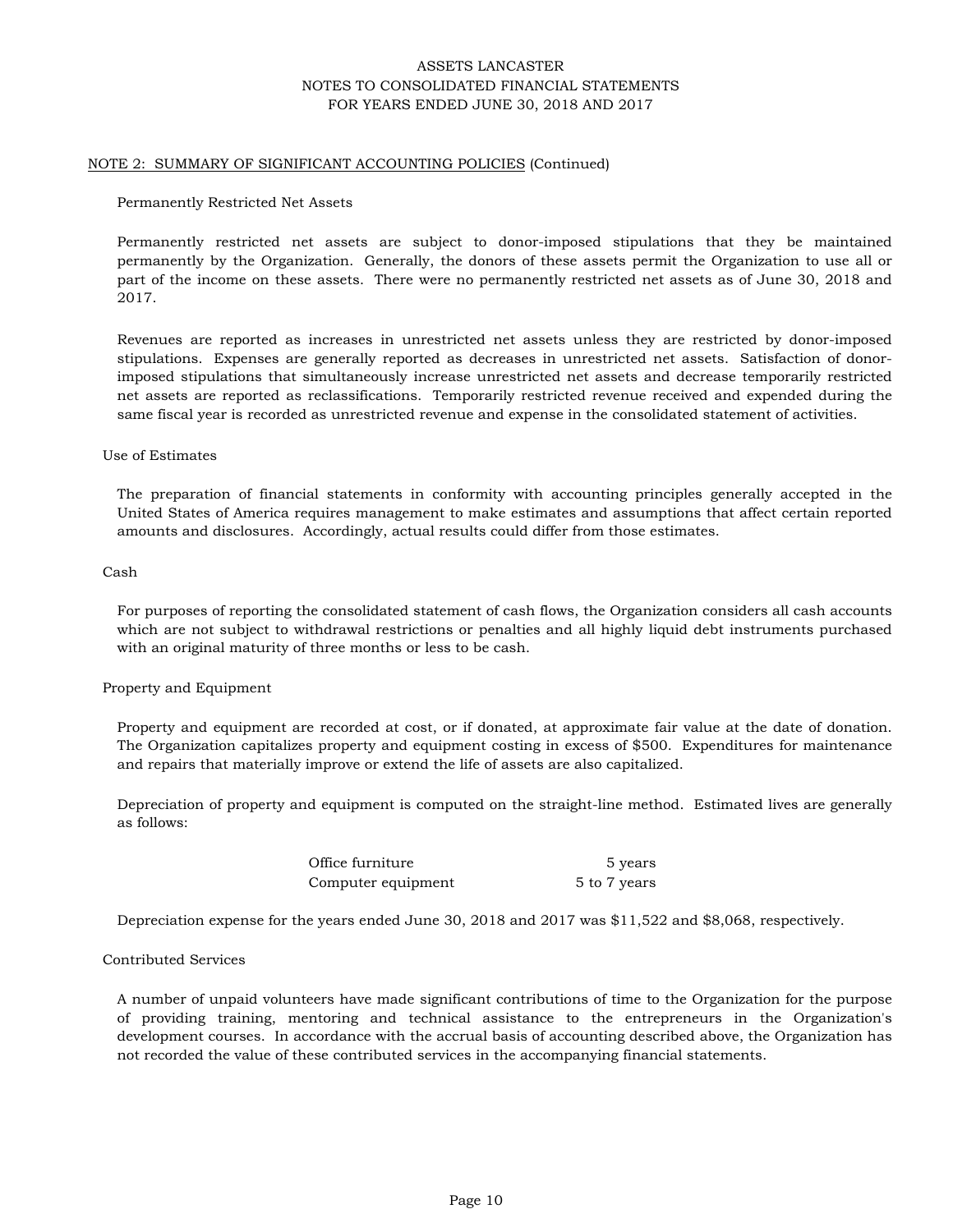#### NOTE 2: SUMMARY OF SIGNIFICANT ACCOUNTING POLICIES (Continued)

Functional Allocation of Expenses

Direct expenses are assigned to the functional expense classifications to which they apply. Management, overhead, and general and administrative costs which are not identifiable with a single program or fund-raising activity, but are indispensable to the conduct of those activities and to the Organization's existence, are allocated to those program and supporting services which benefit from the expenses. The allocation percentages are reviewed annually for reasonableness.

#### Income Tax Status

The Organization is a not-for-profit entity as described in Section 501(c)(3) of the Internal Revenue Code and is exempt from income taxes on related activities pursuant to Section 509(a) of the Code.

Tax returns are open for examination by the Internal Revenue Service for three years from the due date of the returns. The tax years subject to examination by the state jurisdiction are unlimited. The Organization has evaluated its tax filings for the open tax years for uncertain tax positions.

#### Management's Evaluation of Subsequent Events

Events that occurred subsequent to June 30, 2018 have been evaluated by the Organization's management through the date of the independent auditors' report, which is the date the financial statements were available to be issued.

### Reclassifications

Certain 2017 amounts have been reclassified to conform to current year presentation.

#### NOTE 3: CONCENTRATIONS

#### Credit Risk

The Organization maintains its cash at financial institutions located in South Central Pennsylvania. The balances are insured by the Federal Deposit Insurance Corporation (FDIC) and the National Credit Union Association (NCUA), both up to \$250,000. The Organization had balances in excess of the FDIC or NCUA insurance limits of \$121,044 at June 30, 2018. The Organization had no balances in excess of the FDIC or NCUA insurance limits at June 30, 2017.

### Support and Revenue

During the year ended June 30, 2018, approximately 41% of total public support and other income was attributable to two grantors. During the year ended June 30, 2017, approximately 61% of total public support and other income was attributable to three grantors.

#### Notes Receivable

During the year ended June 30, 2018, microloan notes receivable (Note 4) from five borrowers comprised approximately 85% of total gross notes receivable. During the year ended June 30, 2017, microloan notes receivable from three borrowers comprised 34% of total gross notes receivable.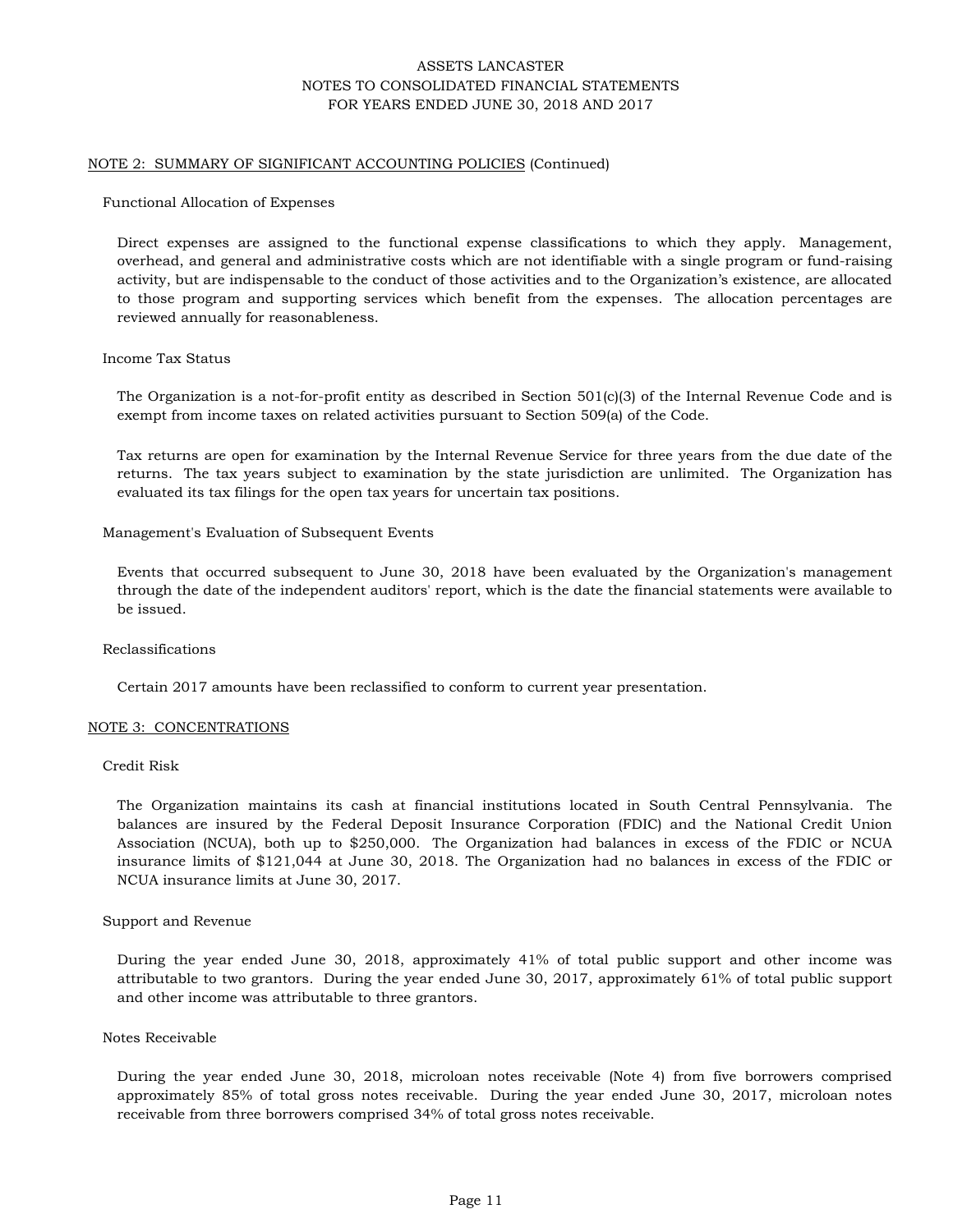#### NOTE 4: NOTES RECEIVABLE, MICROLOANS

The Organization provides notes receivable in the form of microloans in the following categories:

### Lending Circle Loans

Lending Circle loans provide funding between \$600 and \$3,600 to new and existing small business owners. The participants in each Lending Circle provide an escrow deposit equal to one month's loan payment as a guarantee for all loans within the Lending Circle, which creates a model that induces mutual responsibility for members of the Lending Circle. These microloans bear interest at 8.5% for the year ended June 30, 2018 and at rates between 8.5% and 9.0% for the year ended June 30, 2017 and have various maturity dates through April 2019.

#### Fast Track Loans

Fast Track Loans provide funding between \$3,600 and \$10,000 to established small business owners and graduates of the Organization's Lending Circles program. Fast Track Loans are unsecured. These microloans bear interest at 9.0% for the year ended June 30, 2018 and at rates between 8.5% and 9.0% for the year ended June 30, 2017 and have various maturity dates through March 2018.

### Social Impact Loans

Social Impact Loans provide funding between \$10,000 and \$50,000 to established small business owners who are committed to becoming B-Corporation certified within 12 months of receiving Social Impact Loan funding. Social Impact Loans are unsecured. These microloans bear interest at rates between 4.0% and 6.25% for the year ended June 30, 2018 and have various maturity dates through June 2022.

Balances of notes receivable by category of program as of June 30, 2018 and 2017 are as follows:

|                                                                                                          | 2018 |                                     |    | 2017                       |  |  |
|----------------------------------------------------------------------------------------------------------|------|-------------------------------------|----|----------------------------|--|--|
| Lending Circles, guaranteed<br>Fast Track Loans, unsecured<br>Social Impact Loans, unsecured<br>Subtotal | \$   | 10,740<br>3,099<br>82,279<br>96,118 | \$ | 24,506<br>10,849<br>35,355 |  |  |
| Less: Loan loss reserve<br>Total                                                                         |      | (9,500)<br>86,618                   |    | (4,600)<br>30,755          |  |  |

Maturities of loans receivable are as follows at June 30:

| 2019  | \$<br>48,410 |
|-------|--------------|
| 2020  | 20,796       |
| 2021  | 16,662       |
| 2022  | 10,250       |
|       |              |
| Total | \$<br>96,118 |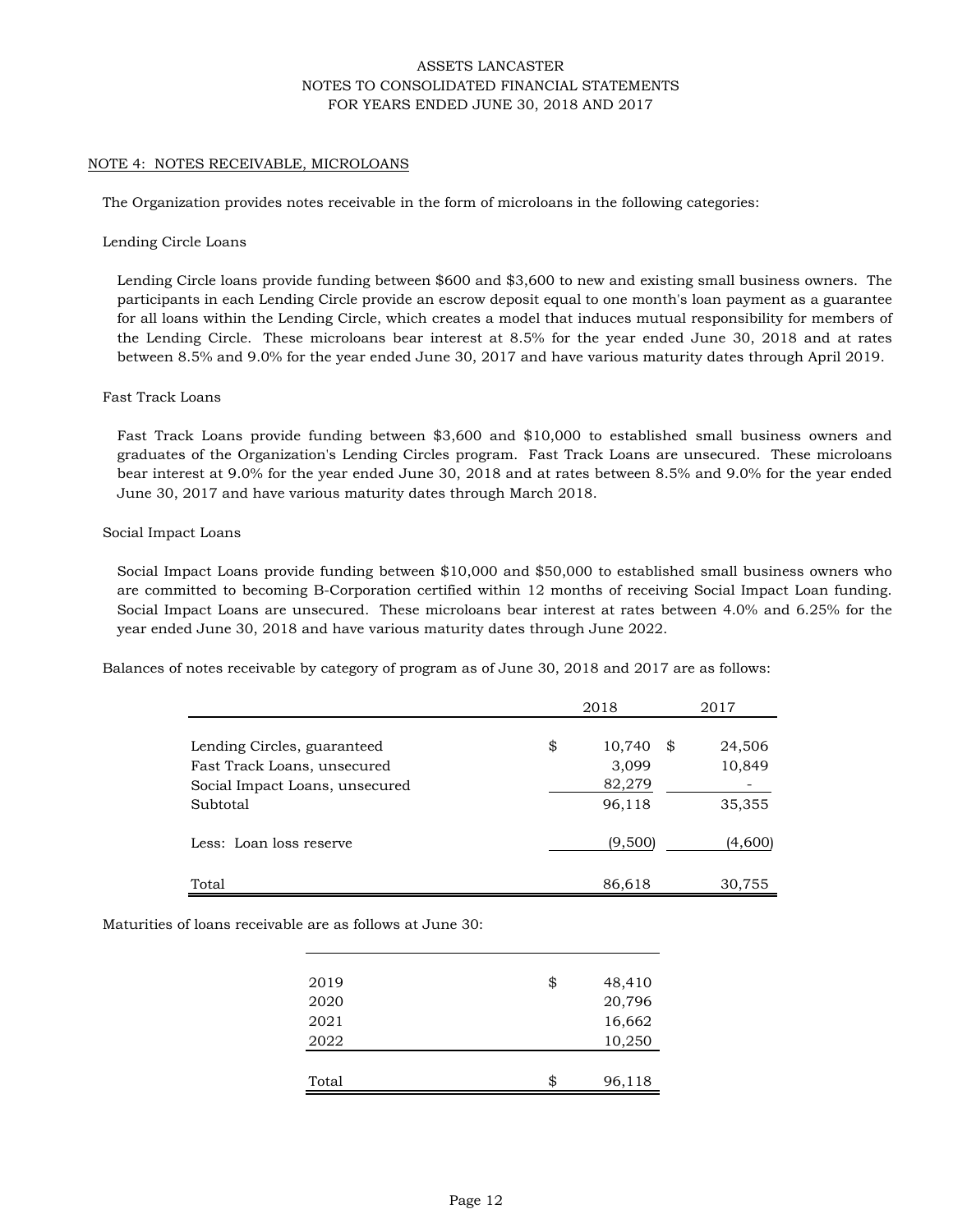### NOTE 4: NOTES RECEIVABLE, MICROLOANS (Continued)

Changes to the loan loss reserve for the years ended June 30, 2018 and 2017 are as follows:

|                                                     | 2018                      | 2017  |  |  |
|-----------------------------------------------------|---------------------------|-------|--|--|
| Beginning Balance                                   | \$<br>$4.600 \text{ }$ \$ |       |  |  |
| Provision for loan losses                           | 5,777                     | 4,600 |  |  |
| Write-off of uncollectible loans, net of recoveries | 1877                      |       |  |  |
|                                                     |                           |       |  |  |
| <b>Ending Balance</b>                               | \$<br>9.500               | 4.600 |  |  |

### Credit Losses

The Organization maintains a cash reserve for loan losses as follows:

• An escrow account is maintained which is made up of one months' payment from certain notes receivable as noted above for a total of 18% and 8% of all guaranteed loans outstanding as of June 30, 2018 and 2017, respectively. Other notes receivable are unsecured.

• The Organization maintains additional cash reserves to total at least 15% of all loans outstanding as a cash reserve against potential losses.

Loans determined to be uncollectible are charged to the escrow account during the period in which such determination is made. The Organization makes periodic credit reviews of the Lending Circle portfolios and considers current economic conditions, historical loan loss experience and other factors to determine whether to write off a loan. During the years ended June 30, 2018 and 2017, the Organization wrote off \$2,652 and \$148 of loans as uncollectible, respectively. As of June 30, 2018 and 2017, the Organization held \$1,909 and \$3,373, respectively, in escrow.

### Credit Quality Considerations

The Organization provides micro-lending to new business entrepreneurs who may not possess the credit history required to qualify for bank financing. Therefore, the credit policies may result in more risks than traditionally used by banks and other financial institutions. The Organization does not measure credit quality in accordance with standards such as those ratings identified in Moody's Investor Services.

### NOTE 5: UNCONDITIONAL PROMISES TO GIVE

Unconditional promises to give are recognized as revenues in the period promised. Unconditional promises to give that are expected to be collected within one year are recorded at the anticipated collectible value. Unconditional promises to give that are expected to be collected in future years are recorded at fair value, which is measured at the present value of their future cash flows using risk-adjusted interest rates applicable to the years in which the promises are expected to be received. At June 30, 2018 and 2017, all promises to give are expected to be collected within one year and are therefore not discounted. Management anticipates the pledges to be fully collectible. Unconditional promises to give are reported as increases in temporarily restricted or permanently restricted net assets depending upon the nature of the restrictions. When a restriction expires, temporarily restricted net assets are reclassified to unrestricted net assets. As of June 30, 2018 and 2017, unconditional promises to give were \$22,001 and \$147,001, respectively.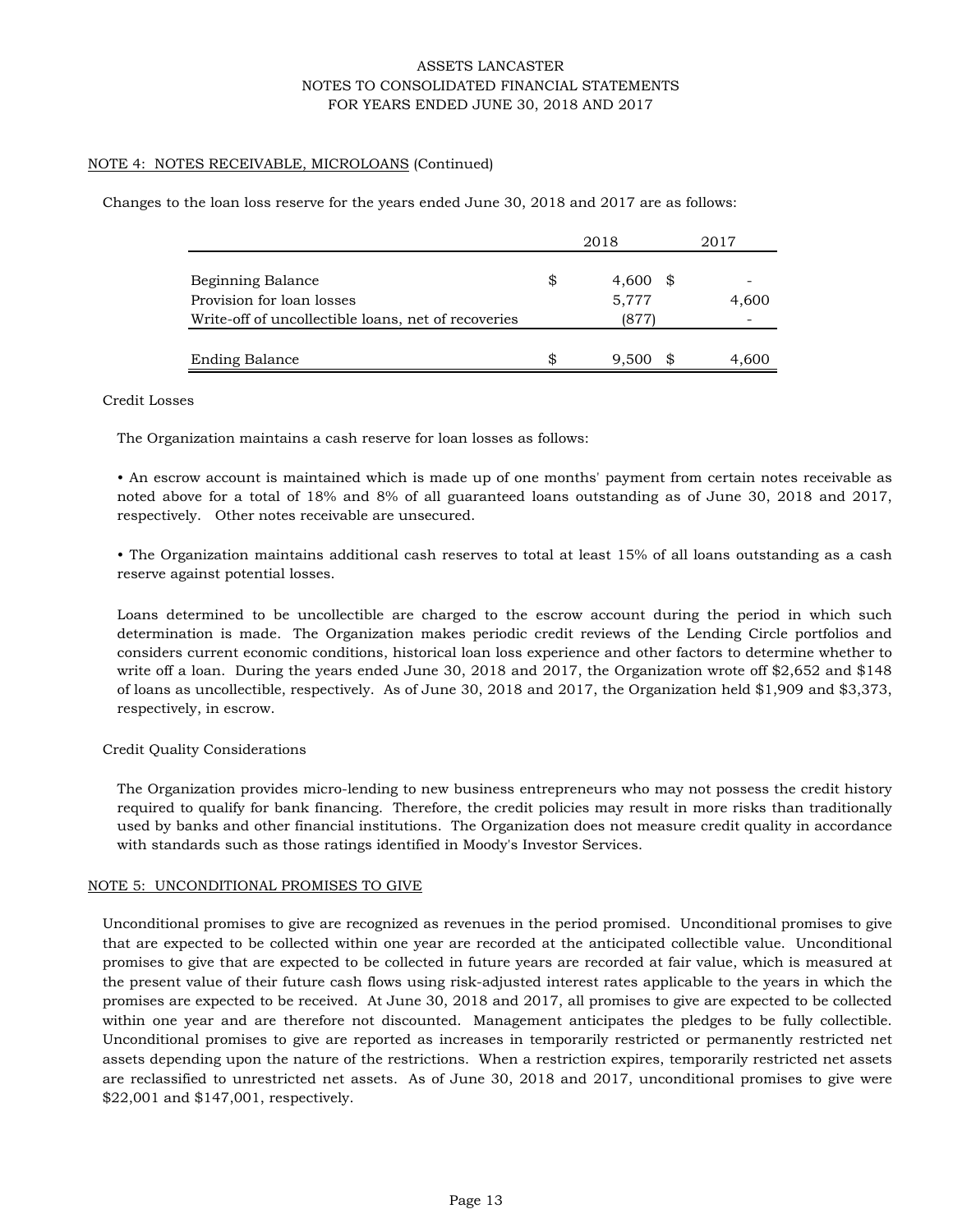#### NOTE 6: IMPAIRMENT LOSS

During the year ended June 30, 2015, the Organization received a federal grant through the United States Department of Health and Human Services under the Community Development Block Grant Program to assist a local business in startup costs. The Organization loaned \$400,000 of the grant proceeds to an unrelated business entity. During the year ended June 30, 2016, an additional \$141,000 of grant proceeds was advanced to the business entity upon successful completion of certain objectives. The business ceased operations during 2018 and the Organization deemed the full amount of the receivable and accrued interest of \$10,997 to be uncollectible. For the year ended June 30, 2018, the Organization recorded an impairment loss of \$551,997.

#### NOTE 7: COMPENSATED ABSENCES

Full-time employees of the Organization are entitled to paid time off depending on length of service and other factors. The Organization allows full-time employees to carry a balance of 30 days of paid time off from the prior year. At June 30, 2018 and 2017, the liability for compensated absences amounted to \$13,465 and \$12,030, respectively.

#### NOTE 8: LINE OF CREDIT

The Organization has a line of credit with a local financial institution. In October 2016, the line of credit borrowing limit was increased from \$40,000 to \$80,000. In October 2017, the Organization's line of credit was increased from \$80,000 to \$120,000. The loan is secured by accounts receivable, inventory, general intangibles, and property and equipment. The interest rate is based on the bank's prime rate, subject to a floor of 5.50%. The applicable interest rate in effect was 6.50% and 5.75% at June 30, 2018 and 2017, respectively. No balance was outstanding as of June 30, 2018. The Organization had a balance on the line of credit at June 30, 2017 of \$67,000.

#### NOTE 9: NOTES PAYABLE

The Organization has an unsecured note payable from an individual in the amount of \$30,000. The loan has a prime rate of interest of 5.00% as of June 30, 2018 and is payable within 60 days upon demand. If not demanded, principal and interest is due at September 5, 2018. No interest was paid as of June 30, 2018. Subsequent to year-end, this loan was refinanced through September 2019.

During the year ended June 30, 2018, the Organization obtained an unsecured non-interest-bearing note payable from a local government for \$30,940. No discount has been recognized on this note. Management believes this departure from generally accepted accounting principles is immaterial to the consolidated financial statements taken as a whole. The loan is payable upon demand within 90 days of receiving written notice from the payee.

In August 2016, the Organization obtained a SBA micro-lending loan note payable with a maximum amount of \$125,000. Proceeds for the note payable must be used to relend to eligible small business concerns. The note is payable 120 months from the date of the note, with variable interest accruing between 0% and 1.125% per annum, based on certain performance criteria within the portfolio. During the first 24 months, the interest rate on the note payable will be 0%. No payments of principal are required during the first 12 months on the note payable. The note payable is secured by all funds held in the Microloan Revolving Fund, a security interest in all funds held in the Loan Loss Reserve Fund, and in all microloans made as a result of funding received under the Microloan Program. At June 30, 2018 and 2017, the balance on this note payable was \$114,583 and \$43,750, respectively.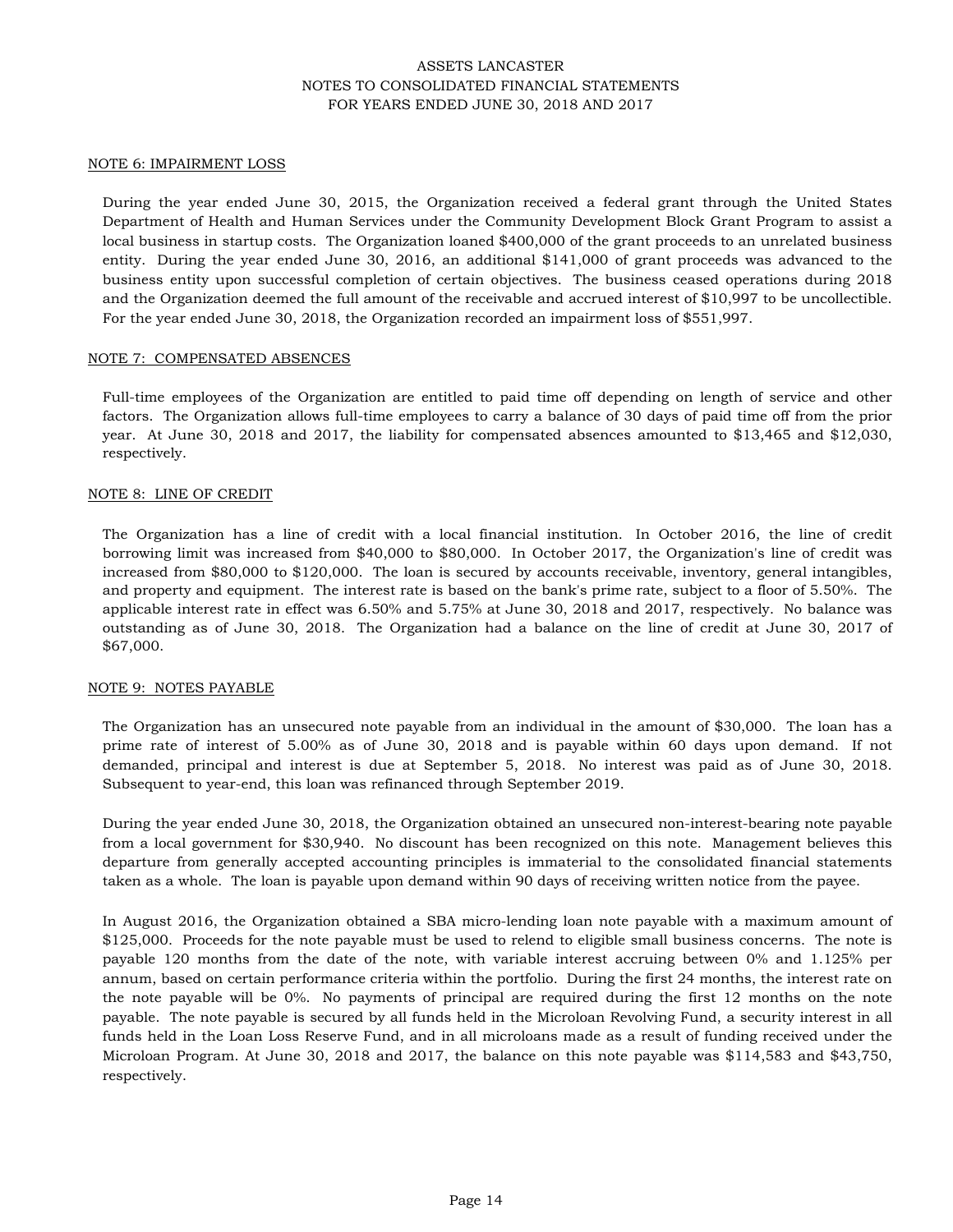# NOTE 9: NOTES PAYABLE (Continued)

Notes payable consist of the following at June 30, 2018 and 2017:

|                                                 |                   | 2018 |                    |                   | 2017 |                    |
|-------------------------------------------------|-------------------|------|--------------------|-------------------|------|--------------------|
|                                                 | Balance           |      | Current<br>Portion | Balance           |      | Current<br>Portion |
| Note payable, individuals, unsecured            | \$<br>$30,000$ \$ |      |                    | \$<br>$30,000$ \$ |      | 30,000             |
| Note payable, governmental agency,<br>unsecured | 30,940            |      | 30,940             | 30,940            |      | 30,940             |
| Note payable, governmental agency,<br>secured   | 114,583           |      | 13,890             | 43,750            |      | 4,051              |
| Total notes payable                             | 175,523 \$        |      | 44,830             | 104,690 \$        |      | 64,991             |
| Less Current Portion                            | 44,830            |      |                    | 64,991            |      |                    |
| Total Long-Term Debt                            | \$<br>130,693     |      |                    | \$<br>39,699      |      |                    |

Maturities of notes payable are as follows at June 30:

| 2019       | \$<br>44,830  |
|------------|---------------|
| 2020       | 43,889        |
| 2021       | 13,889        |
| 2022       | 13,889        |
| 2023       | 13,889        |
| Thereafter | 45,137        |
|            |               |
| Total      | \$<br>175,523 |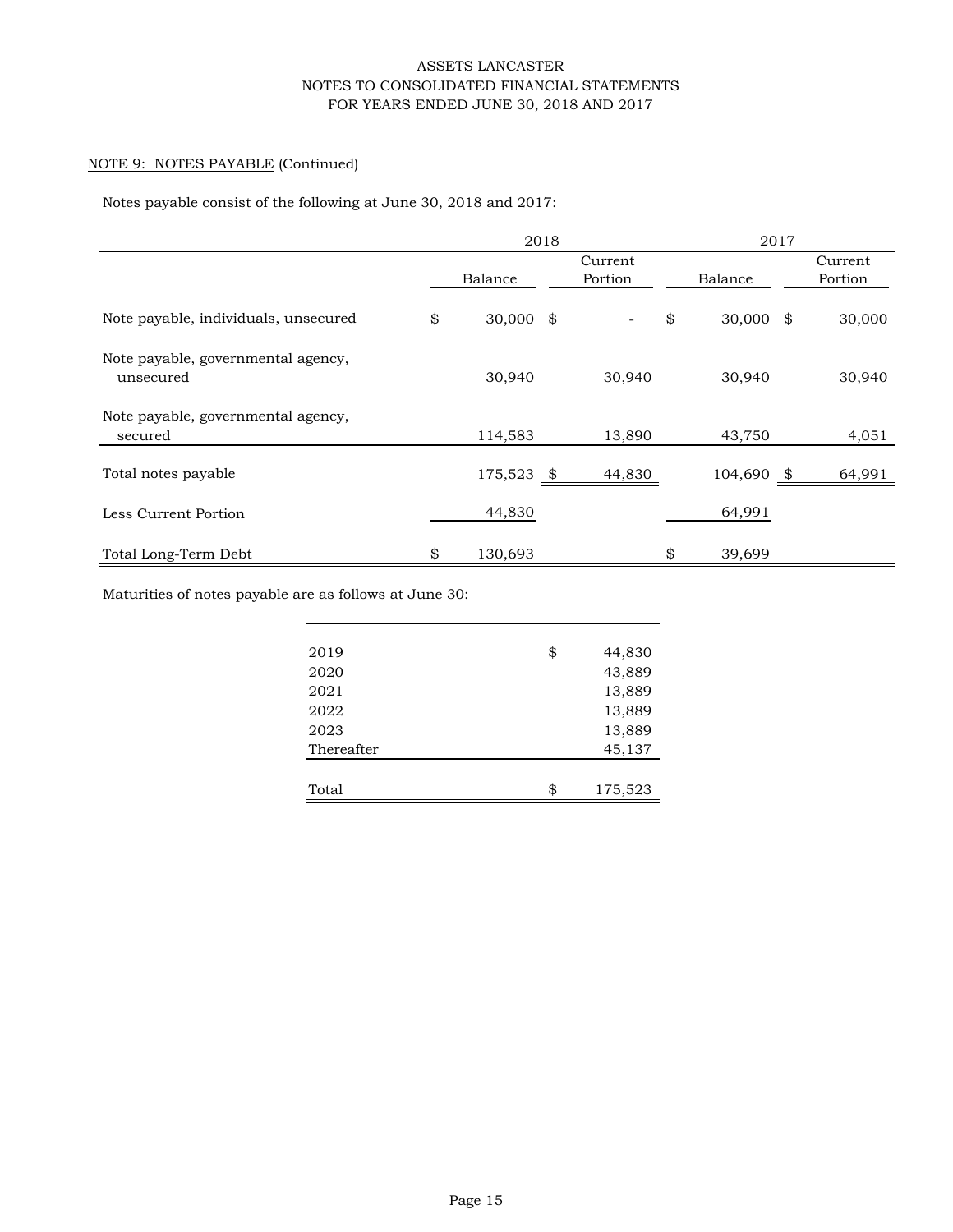### NOTE 10: TEMPORARILY RESTRICTED NET ASSETS

Temporarily restricted net assets consisted of the following at June 30:

|                                             | 2018                 | 2017    |
|---------------------------------------------|----------------------|---------|
|                                             |                      |         |
| BB&T - Measure What Matters                 | \$<br>81,661<br>- \$ | 206,515 |
| CAP Housing                                 |                      | 2,948   |
| LCCF - Great Social Enterprise Pitch        | 18.404               | 47,623  |
| S. Dale High Foundation                     |                      | 7,039   |
| Wyomissing Foundation                       | 38,305               | 41,669  |
| Community Development Financial Institution | 280,929              |         |
|                                             |                      |         |
| Total temporarily restricted net assets     | \$<br>419.299<br>\$. | 305,794 |

The Measure What Matters represents a grant from the BB&T Economic Growth Fund of the Lancaster County Community Foundation.

The CAP Housing represents a grant of \$20,000 for the purpose of a feasibility study of the Southern Market Building.

The LCCF - Great Social Enterprise Pitch represents grants of \$20,000 and \$60,000 for the years ended June 30, 2018 and 2017 for the purpose of analysis of improvement and environmental impact, and strengthening the Impact Fund.

The S. Dale High Foundation represents a grant of \$20,000 for the purpose of financing furniture purchases for the Organizations' office.

The Wyomissing Foundation represents a grant of \$44,000 for two years to support a two year Credit-Building Circle Pilot in Reading, Pennsylvania. The initial \$22,000 was received in 2017, with a second \$22,000 issued upon meeting certain criteria of the grant.

The Community Development Financial Institution represents a grant of \$350,000 to support the expansion of the Organization's microlending.

### NOTE 11: RETIREMENT PLAN

The Organization has a SIMPLE IRA retirement plan for employees. The plan provides a matching benefit of up to 3% of employee contributions. In March 2017, the Organization began an additional 2% SIMPLE IRA match program for employees. Total retirement plan expense for the years ended June 30, 2018 and 2017 was \$8,894 and \$8,066, respectively.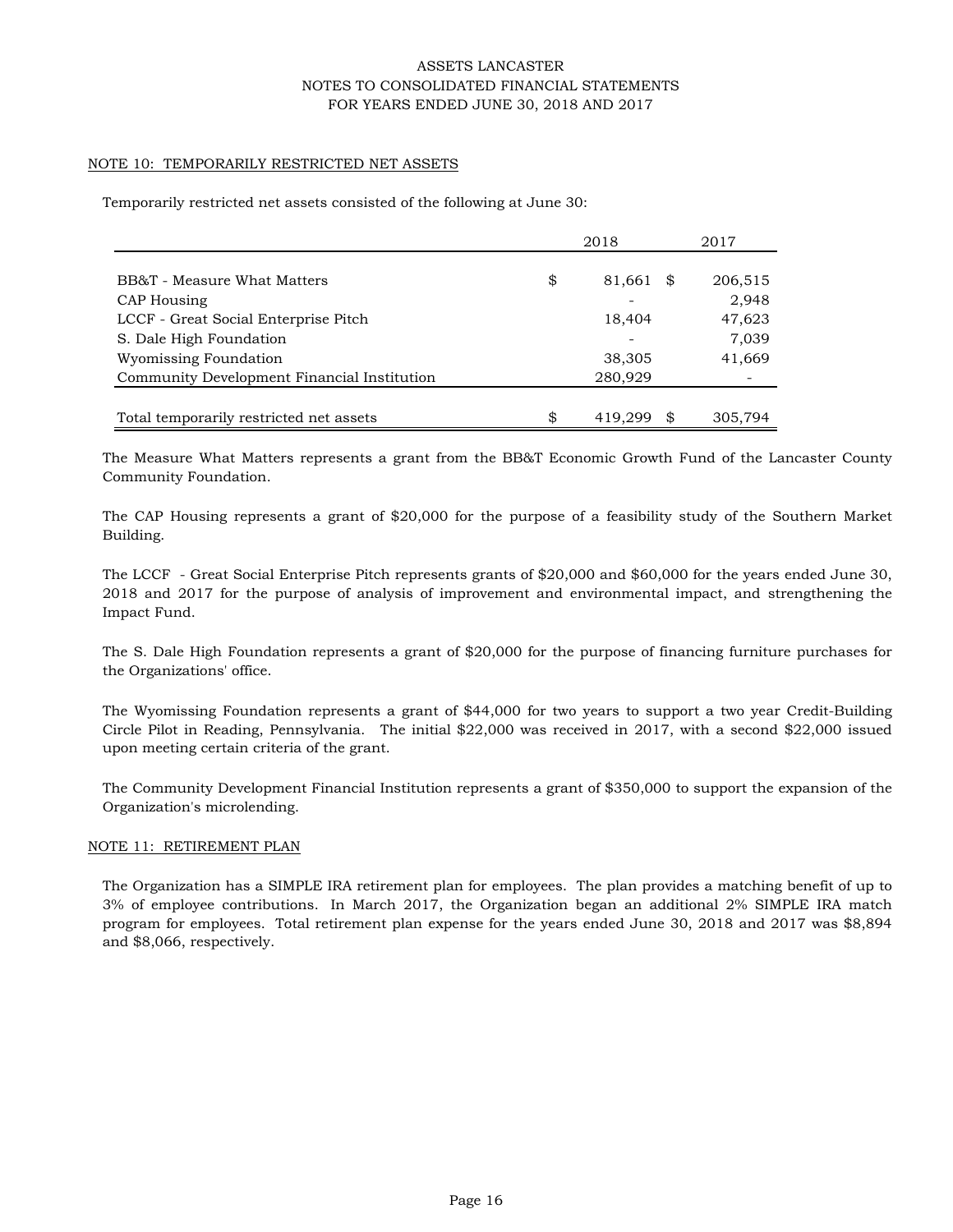#### NOTE 12: OPERATING LEASES

The Organization leased a copier for 39 monthly payments of \$144. This lease ended at the end of October of 2017 after a new lease was subsequently signed. The lease renewal is for 60-months with a monthly payment of \$151. Total lease expense for the years ended June 30, 2018 and 2017 was \$1,997 and \$1,636, respectively, and is included in office expense in the statement of functional expenses.

The approximate remaining annual minimum lease payments under non-cancellable operating leases existing as of June 30, 2018 for each of the years ended June 30 are:

| 2019  | \$<br>1,812 |
|-------|-------------|
| 2020  | 1,812       |
| 2021  | 1,812       |
| 2022  | 1,812       |
| 2023  | 604         |
|       |             |
| Total | \$<br>7,852 |
|       |             |

The Organization entered into a lease agreement for office space in Lancaster, which automatically renewed for successive one-year periods. Effective April 2017, the Organization terminated its lease agreement with the lessor. Total lease expense for the years ended June 30, 2018 and 2017 was \$0 and \$7,146, respectively.

The Organization leased parking spaces on a month-to-month basis. Effective March 2017, the Organization terminated its lease for parking spaces. Total lease expense for the years ended June 30, 2018 and 2017 was \$108 and \$3,048, respectively.

#### NOTE 13: RELATED PARTY TRANSACTIONS

For the year ended June 30, 2018, one employee of the Organization is a board member of the financial institution that maintains certain cash balances of the Organization.

For the year ended June 30, 2018, one board member of the Organization is a board member of the financial institution that maintains certain cash balances of the Organization.

For the year ended June 30, 2017, one member of the Board of Directors is an employee of the financial institution where the Organization maintains certain cash balances and its line of credit.

One employee of the Organization is a co-owner of a company that provides skin care products. During the year ended June 30, 2017 but prior to this individual's employment, loans totaling \$600 were made to this company. There was no balance of these loan receivables at June 30, 2018. The balance of these loans receivable at June 30, 2017 was \$308.

For the years ended June 30, 2018 and 2017, the Organization received donations from two board members totaling \$15,600 and \$18,700, respectively.